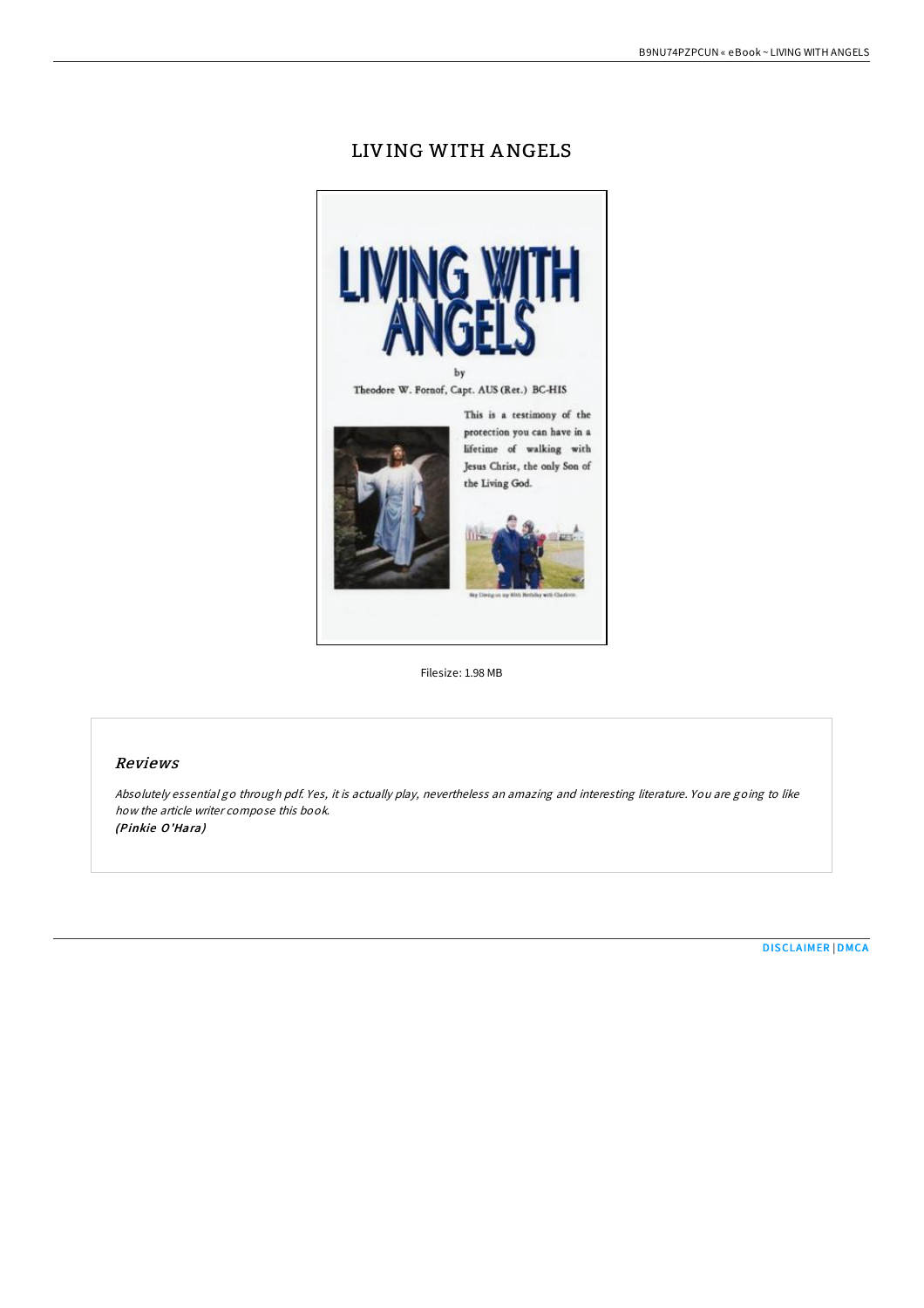#### LIVING WITH ANGELS



To get LIVING WITH ANGELS eBook, you should refer to the button below and download the ebook or have accessibility to additional information which are relevant to LIVING WITH ANGELS ebook.

Xulon Press. Hardcover. Book Condition: New. Hardcover. 110 pages. Dimensions: 9.0in. x 6.0in. x 0.4in. In 1944 Ted was drafted into the Army in World War II. He started out in the Coast Artillery, 40mm Anti-Aircraft guns where he had additional training as a telephone lineman. He became a Combat Infantryman on his 19th birthday as a Telephone Lineman. In the Philippines he did electrical work. In Alaska he worked as the Power Plant operator, Electrician, and Fire Chief. Then, later, the Armed Forces Radio Station Operator. Back in the States he became a Camera Repairman, which he taught, then a Motion Picture Photographer, which he taught, then a Motion Picture Sound Recording Technician, which he taught. He then went to the Army War College as a Sound Recording Technician. From there he was sent to the Engineer OFicers Candidate School where he graduated as a 2nd Lieutenant Engineer OFicer. Ted then went to Korea and then to the Brooklyn Army Terminal in New York where he served as the Assistant Plant Engineer. Ted then took his family to Germany where he served three years. His youngest daughter was born in Stuttgart, Germany. Upon his return he went through the Engineer Equipment Repair School. He was the Maintenance OFicer for the 937th Engineer Group, Combat. Then he served as the Adjutant to the Deputy Post Commander at Fort Campbell, Ky. Ted then retired after 20 years service including 2 wars and 5 times overseas. After retirement, Ted then owned and operated a Hearing Aid business for 20 years. Ted was Board Certified in Hearing Instrument Sciences. Ted was active in Gideons International for over 30 years. Ted was an active Church Speaker raising funds to purchase the bibles for distribution around the world. Ted should have been killed many times. This...

⊕ Read LIVING WITH [ANGELS](http://almighty24.tech/living-with-angels.html) Online

霝 Do wnlo ad PDF LIVING WITH [ANGELS](http://almighty24.tech/living-with-angels.html)